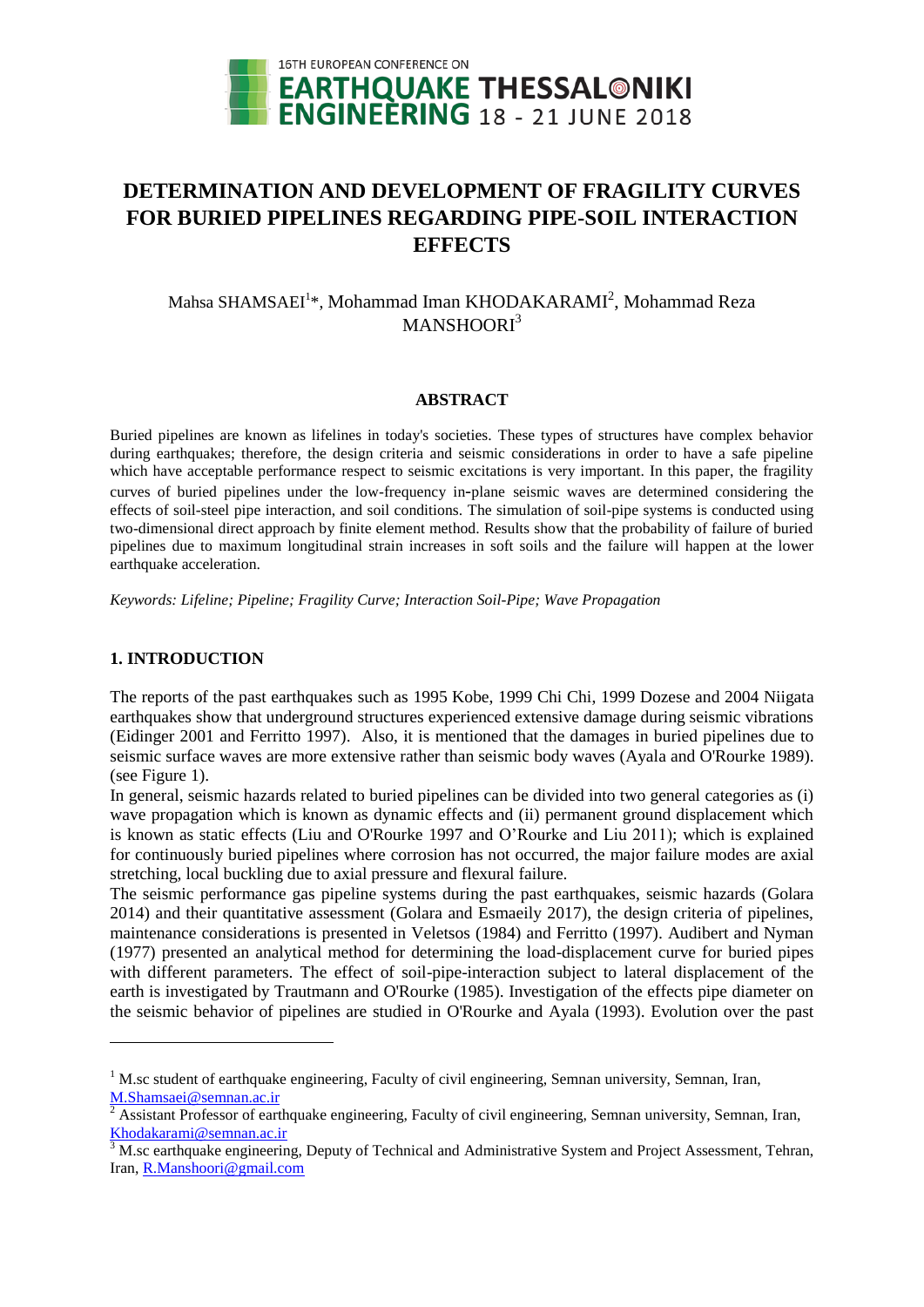three decades of seismic damage estimation for buried pipelines and identifies some challenges for future research studies on the subject (Pineda-Porras and Najafi 2010), Theoretically, pipe orientation plays a very important role in pipe- line damage caused by seismic wave propagation. For instance, if a straight pipeline is oriented in the same direction as the propa- gation direction of a group of Rayleigh waves, the damage is maximum. But if the same straight pipeline is perpendicular to the propagation direction of the same group of Rayleigh waves, the damage is zero. Evaluation issues concerning the seismic risk assessment of underground structures under transient ground deformations (Paolucci and Pitilakis 2007) presents the capabilities of Build-X, a recently developed knowledgebased system tailored to the prediction of the seismic response of 3D buildings.



Figure 1. Failure of pipelines in Mexico City earthquake (1985): (a) fracture steel pipe and (b) concrete pipeline connection Failure (Berrones and Liu 2003)

The fragility curve is one of the most effective methods in order to assessing seismic performance of the structures, in which, we investigate the probability of failure of the structure due to earthquake instead of examining the seismic behavior of a structure. It means, in order to quantitatively explain the vulnerability of different structural components in terms of the magnitude of the earthquake risk, probability of occurrence or exceeded a certain amount of damage in terms of a quake-specific feature such as PGA, PGV and PGD. Many researches obtained the fragility curves for structural frames such as Frankie, Gencturk et al. (2012), Abo-El-Ezz, Nollet et al. (2013) and Shinozuka, Feng et al. (2000), but there is no evidence for developing the fragility curves for buried pipelines.

It is mentioned that damage due to seismic wave propagation are occurred in the wider length of pipelines and the assessment of the intensity of damages it is required to evaluated using fragility curves.

In this paper, the fragility curves of buried steel pipelines are developed based on the maximum acceptable longitudinal strain under low-frequency excitations. To this end, a buried steel pipeline is simulated in three soil types using OpenSEES software and is subjected to four earthquake ground motions and then incremental dynamic analysis (IDA) is employed in order to analyzing the models regarding earthquakes.

# **2. PROBLEM STATEMENT**

The schematic simulation of the problems which are studied in this paper is shown in Figure 2. A series of 2D soil-pipe systems with a 200\*100 m soil block are modeled using finite element software OpenSEES. The effect of soil type on the behavior of buried pipelines of earthquake excitations has been investigated.

As the pipeline is known as low-frequency structures, in this study 4 different earthquake records with low frequency content are used in order to evaluate the seismic behavior of soil-pipe system in the critical situation due to resonance conditions, and the PGA of these earthquakes has been scaled from 0.1g to 1.5g and the horizontal earthquake excitation are imposed to the bedrock and the fragility curves is developed accordingly. The details of these selected ground motions are presented in Table 1 and the related response spectrum are plotted in Figure 3.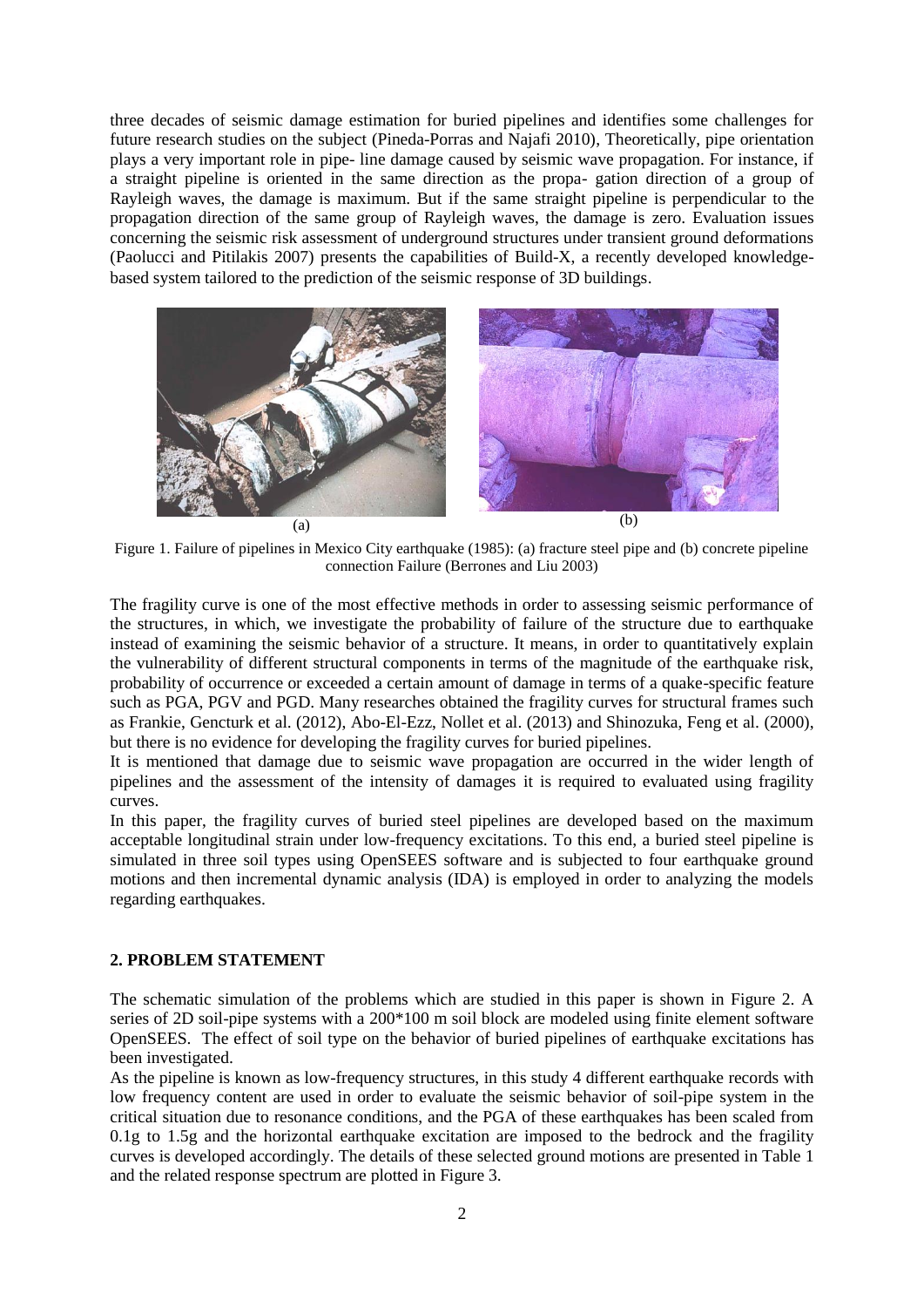

Figure 2. Geometry of the model, boundary conditions, mesh dimension and model dimension

| Code           | <b>Name</b>            | $\overline{PGA}$ (g) | <b>Station</b>          | <b>Effective</b><br><b>Duration</b> | <b>Predominant</b><br>Period (s) | $\frac{PGA}{PGV}(s)$ |
|----------------|------------------------|----------------------|-------------------------|-------------------------------------|----------------------------------|----------------------|
| R <sub>1</sub> | Lomaperieta            | 0.433                | Los gatos-lexington dam | 4.09                                | 1.02                             | 0.5                  |
| R <sub>2</sub> | <b>Imperial Valley</b> | 0.439                | Elcentro Array #6       | 8.48                                | 0.24                             | 0.4                  |
| R <sub>3</sub> | Tabas                  | 0.852                | Tabas                   | 16.12                               | 0.2                              | 0.7                  |
| R <sub>4</sub> | Kobe                   | 0.616                | Takatori                | 9.93                                | 0.18                             | 0.5                  |

| Table 1. Details of the selected low-frequency ground motions. |  |  |
|----------------------------------------------------------------|--|--|
|----------------------------------------------------------------|--|--|

The material and geometrical properties of the grade X42 steel pipe is selected according to Dash and Jain (2007) and are presented in Tables 2. Also the mechanical properties of the three soil types which are implemented in this study are presented in Table 3.



Figure 3. Response spectrum of the selected earthquakes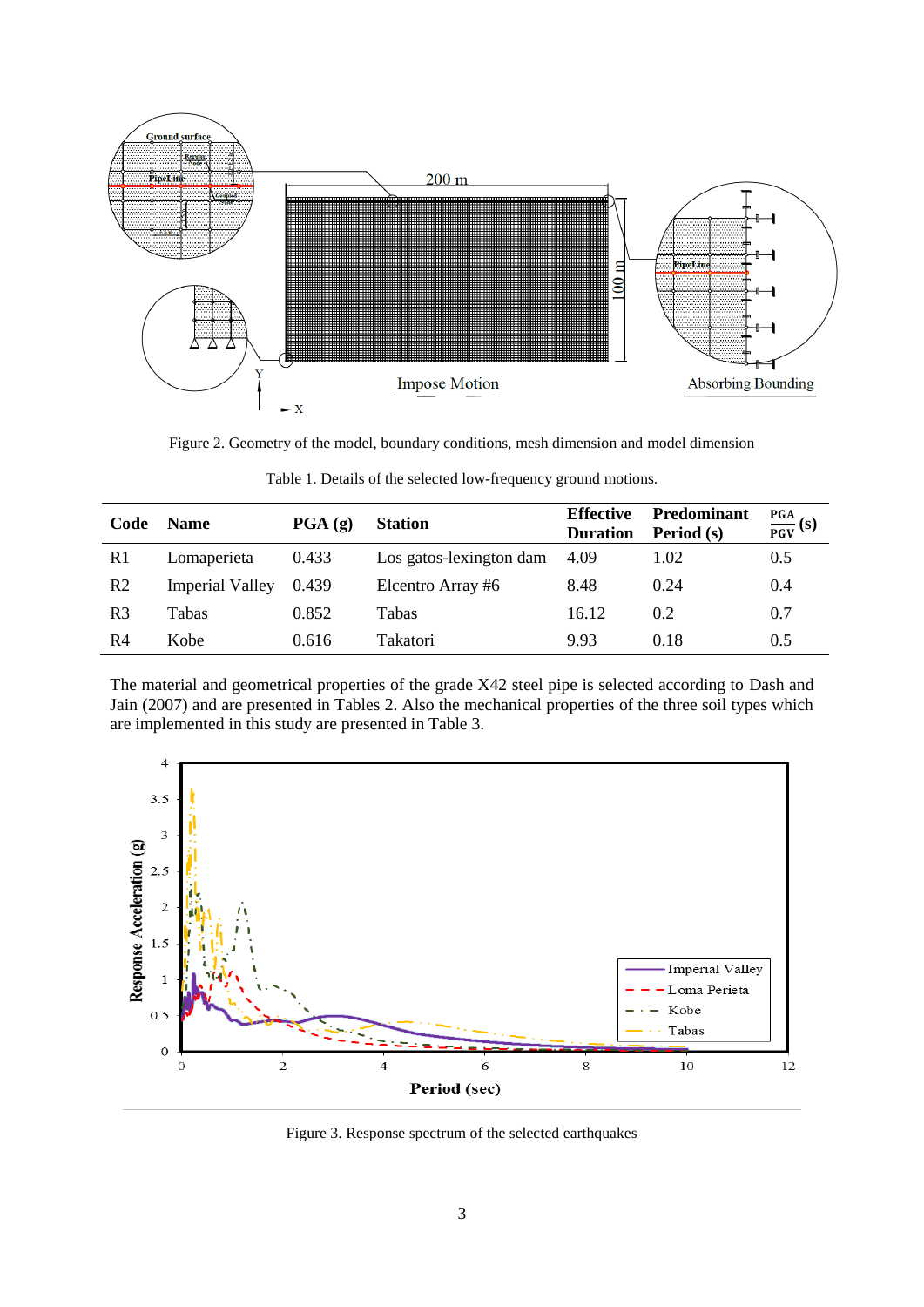| Normal pipe<br>Size (inches)       | <b>Outside Diameter</b><br>Normal pipe<br>Size (mm)<br>(mm) |                               | Grade                   | Yield<br>strength<br>(kPa) | <b>Wall thickness</b><br>(mm) | kg/m    |  |  |  |  |
|------------------------------------|-------------------------------------------------------------|-------------------------------|-------------------------|----------------------------|-------------------------------|---------|--|--|--|--|
| 8                                  | 200                                                         | 219.1                         | X42                     | 290000                     | 12.7                          | 64.64   |  |  |  |  |
| Table 3. Properties of soil types. |                                                             |                               |                         |                            |                               |         |  |  |  |  |
| <b>Soil Type</b>                   | ρ<br>(kN/m <sup>3</sup> )                                   | <b>Shear modulus</b><br>(kpa) | <b>Poisson</b><br>ratio | Void ratio                 | <b>Friction</b><br>Angle      | Vs(m/s) |  |  |  |  |
| S <sub>2</sub>                     | 1.7                                                         | 595472                        | 0.33                    | 0.55                       | 37                            | 600     |  |  |  |  |
| S <sub>3</sub>                     | 1.5                                                         | 211022                        | 0.33                    | 0.7                        | 33                            | 375     |  |  |  |  |
| S4                                 | 1.3                                                         | 37130                         | 0.33                    | 0.85                       | 29                            | 170     |  |  |  |  |

Table 2. Mechanical and geometrical properties of the pipe.

## **3. NUMERICAL MODELING**

The soil block with 200 *m* length and 100 *m* depth is modeled in OpenSees software. In this simulation, the PressureDependMultiYeild material has been used for soil. Other parameters required for soil modeling have been extracted from the soil mechanics specifications. The geometry of the soil is simulated using 1.5×1.5 *m* four-nodes quadratic element; the size of the elements are used based on the concept of shear wave propagation at a certain frequency, with the assurance of the existence of a number of suitable elements in a wave length  $(\lambda)$ , on the other hand, the size of the geometry of the

elements should be less than  $\frac{\pi}{8}$  $\frac{\lambda}{\lambda}$  and also in order to stability of the solution, Courant's condition

should be satisfied.

The absorbing boundaries must be modeled so that earthquake waves do not reflect from the boundaries. For this purpose, viscous damper along x and y direction is used to model the absorbing boundaries (Wolf and Motosaka 1989);

$$
C_x = a\rho V_s \tag{1}
$$

$$
C_{\rm v} = a\rho V_{\rm p} \tag{2}
$$

Where,  $\rho$  is the soil density and  $V_s$  and  $V_p$  are shear and longitudinal wave velocity in the soil, respectively, and *a* is a constant coefficient.

The material properties of the steel pipe line are simulated using Steel02 material in OpenSEES which can satisfy the nonlinear behavior of pipe and the pipeline are modeled using two-nodes nonlinearBeamColumn element and the pipeline element size are compatible by the soil element size. The pipe and soil nodes are tied and there is an interaction force and hardness between them.

#### **4. FRAGILITY CURVE**

A fragility curve is a conditional math relation for an element or system that represents the passage from a pre-defined damage state which is evaluated based on seismic hazard parameters such as seismic intensity and structural responses; in which, the fragility curves varies depend of seismic region and construction conditions.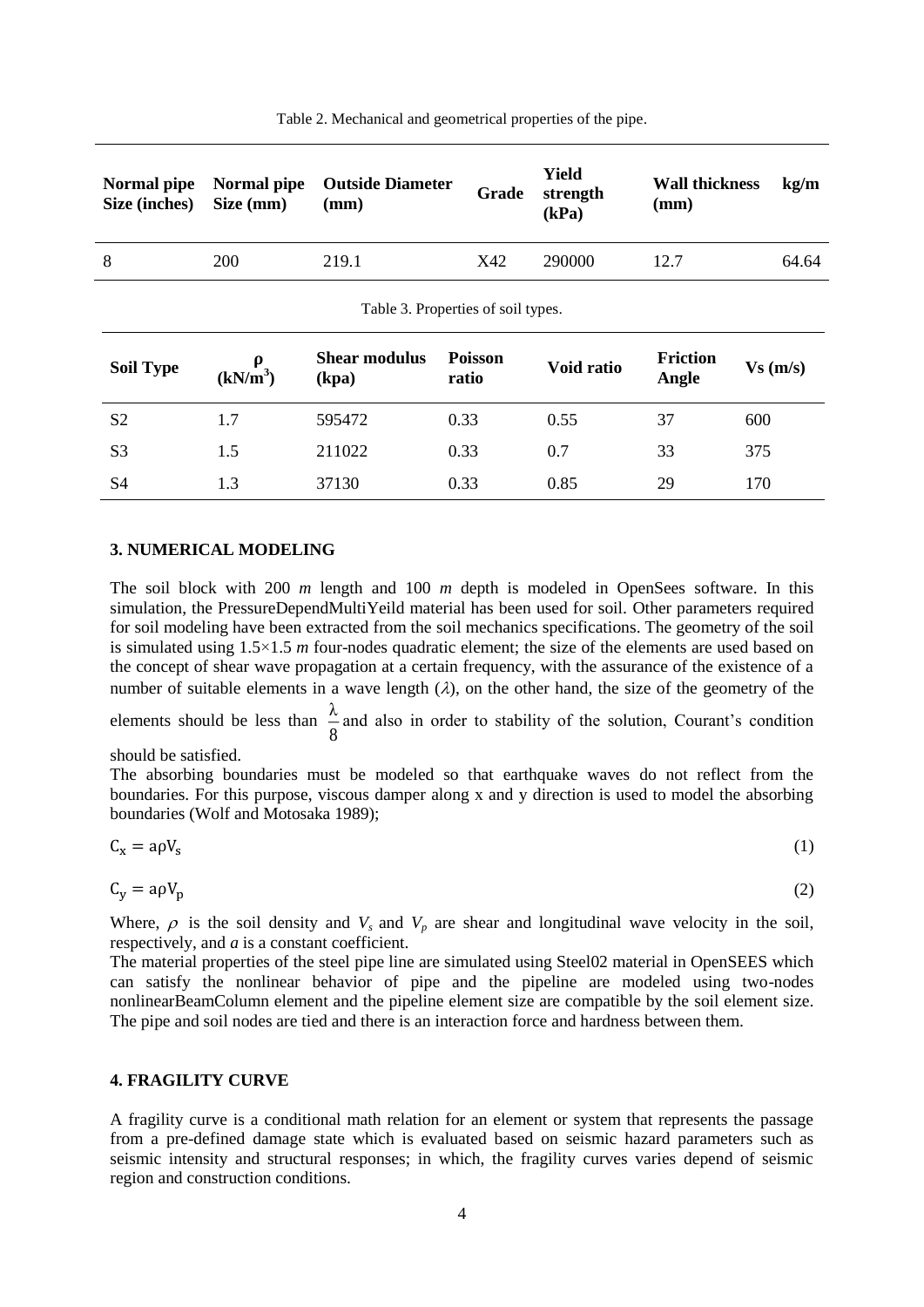In most of these functions, the specified failure in the structure is expressed as a probability of passing through a specified failure level. The general form of these functions can express as (Colangelo 2008),

$$
P_{ij} = P(D \ge C_i | C = g_j)
$$
\n<sup>(3)</sup>

where, Pij is the probability of occurrence of a given failure state (ds), D is seismic demand, Ci is capacity of the member, gj is the seismic intensity scale that is also shown with IM; herein, the failure state of pipeline is selected equal to the allowable strain criteria (ds=0.03) according to (Veletsos 1984).

#### **5. RESULTS AND DISCUSSION**

A series of 240 models are simulated according the modeling technique which is explained above are analyzed by imposing 80 earthquakes and results of incremental dynamic analysis (IDA) are prepared considering maximum axial strain (see Figure 4).

This figure shows the maximum axial strain of pipe in all condition exceeded from the allowable criteria when the PGA of the imposed excitation at the bedrock is greater  $0.2 \sim 0.5g$ . In this figure, the gradient of maximum strain respect to PGA in the soft soil (S4) is faster than the similar conditions in soil type S2 and S3; it means that as the soft soil has longer vibration time period and the pipe is low frequency as well as the imposed earth, so extensive damages are shown for the soil that are located in the softer soils.

Figure 5 shows the fragility curves of buried pipelines in the various soil types which are subjected to the earthquake with low frequency content; from this figure it is clear that the probability of failure of the pipelines which are located in softer soils are greater than the similar pipelines which are placed in stiffer soils.



Figure 4. Results of IDA analysis due to each earthquake excitation; (a) Lomaperieta earthquake (R1), (b) Imperial Valley earthquake (R2), (c) Tabas earthquake (R3), (d) Kobe earthquake (R4)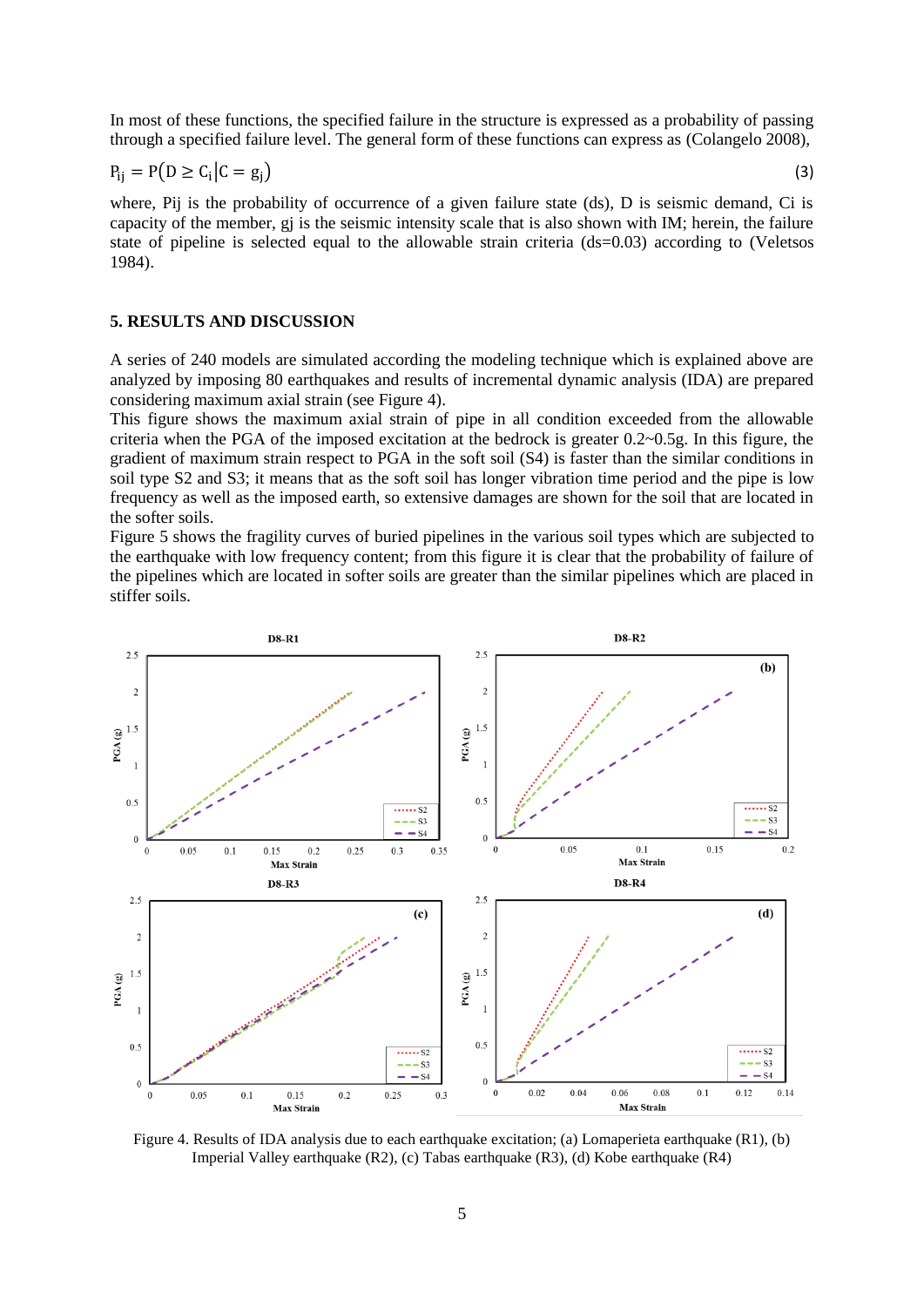

Figure 5. Fragility Curve of buried pipeline

# **6. CONCLUSION**

In this paper, the two-dimensional soil-pipe-systems are studied using direct approach simulation by OpenSEES software under four low-frequency earthquake excitations. The diameter of the considered pipeline is 8 inches and three soil types are considered. IDA is conducted and fragility curves are obtained; the results show that the maximum axial strain of the pipeline in soft soil occurs at a smaller PGA of the imposed earthquake at the bedrock. On the other hand, the maximum axial strain in the pipeline exceeded the allowable strain criteria at the smaller PGA when the surrounding soil is soft.

#### **7. ACKNOWLEDGMENTS**

The authors of this paper would like to acknowledge of the National Iranian Gas Company (NIGC) because of providing financial support of this project.

#### **8. REFERENCES**

Abo-El-Ezz, A., M.-J. Nollet and M. Nastev (2013). Seismic fragility assessment of low-rise stone masonry buildings. *Earthquake Engineering and Engineering Vibration,* 12(1): 87-97.

Audibert, J. M. and K. J. Nyman (1977). Soil restraint against horizontal motion of pipes. *Journal of the Geotechnical Engineering Division,* 103(10): 1119-1142.

Ayala, A. G. and M. J. O'Rourke (1989). Effects of the 1985 Michoacan earthquake on water systems and other buried lifelines in Mexico, *National Center for earthquake engineering research.*

Berrones, R. F. and X. L. Liu (2003). Seismic vulnerability of buried pipelines. *Geofisica Internacional,* 42(2): 237-246.

Colangelo, F. (2008). On the computation of seismic fragility curves. *The 14th World Conference on Earthquake Engineering,* Beijing, China*.*

Dash, S. and S. Jain (2007). IITK-GSDMA Guidelines for seismic design of buried pipelines: provisions with commentary and explanatory examples. *National Information Center of Earthquake Engineering,* Kanpur, India.

Eidinger, J. (2001). Seismic fragility formulations for water systems. *sponsored by the American Lifelines Alliance, G&E Engineering Systems Inc*., web site.< [http://homepage.](http://homepage/) mac. com/eidinger.

Ferritto, J. M. (1997). Seismic design criteria for lifelines, *Naval facilities engineering service center port*